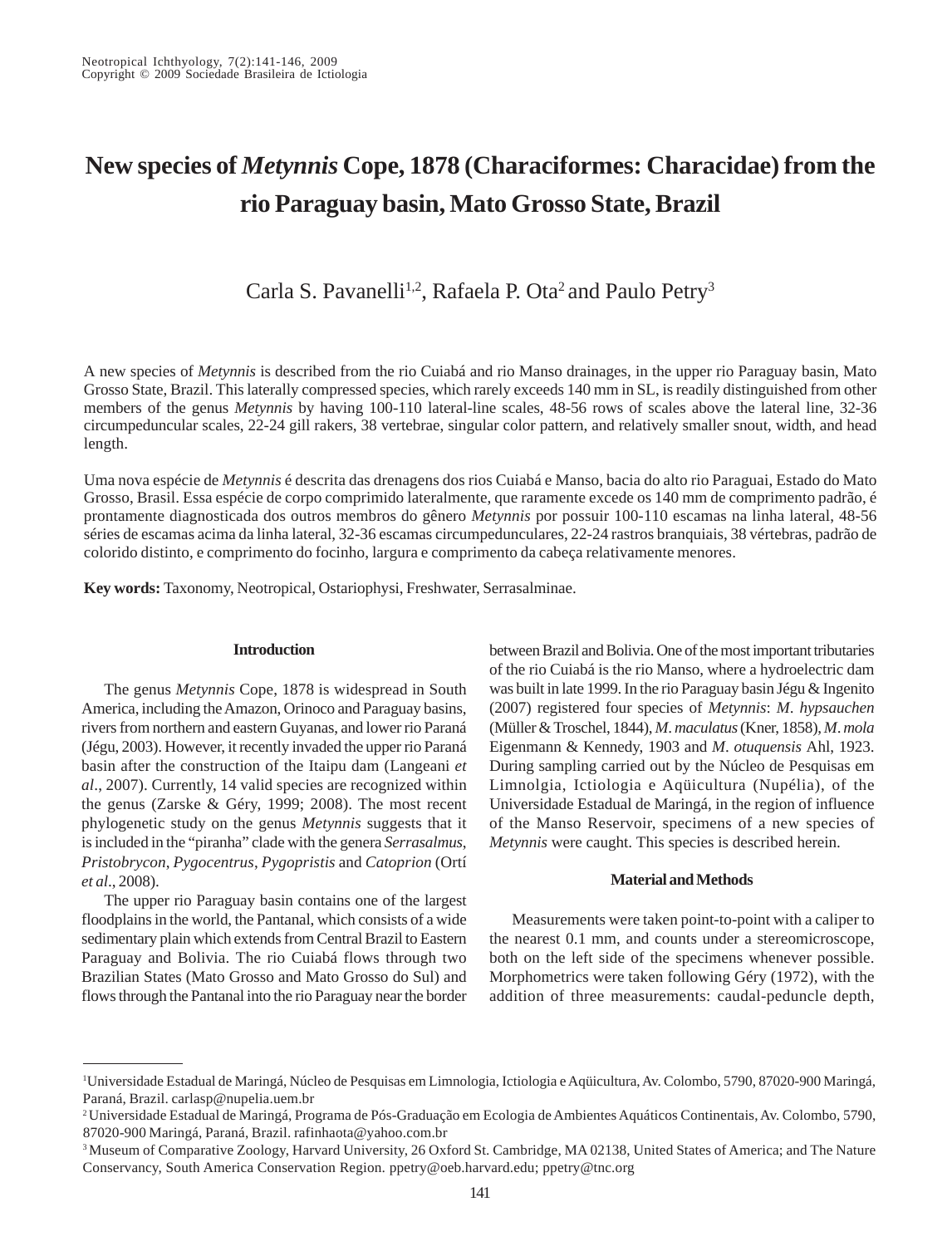length of supraoccipital process, and distance between end of supraoccipital process and dorsal-fin origin. Morphometric data of the body are presented in proportions of the standard length (SL) and data of head structures are presented in proportions of the head length (HL). Meristic data followed Zarske & Géry (1999). Vertebrae were counted in four x-rayed specimens (MZUSP 100626-holotype, NUP 2055 and MCZ 168058). In vertebral counts the fused PU1+U1 is considered a single bone, and the vertebrae incorporated into the Weberian apparatus are counted as four elements. Data presented in the diagnosis were obtained by comparative analysis of specimens (when available), original descriptions of all congeners and from the genus revision by Zarske & Géry (1999, 2008). Therefore, ranges provided in the diagnosis have minimum and maximum values recorded by Zarske & Géry (1999, 2008) for the type specimens. Institutional abbreviations are as listed at http://research.calacademy.org/ research/ichthyology/catalog/abtabr.html.

## *Metynnis cuiaba,* **new species Figs. 1-5**

*Metynnis maculatus*.—Veríssimo *et al*., 2005: 4 [Brazil, Mato Grosso State, Manso Reservoir, upper rio Paraguay basin; check list].

**Holotype.** MZUSP 100626, 142.5 mm SL, Brazil, Mato Grosso State, Município de Barão de Melgaço and Santo Antônio do Leverger, baía Sinhá Mariana, rio Cuiabá, rio Paraguai basin, 16º20'20"S 55º54'10"W, 22 May 2000, Nupélia.

**Paratypes.** All from Brazil, Mato Grosso State: MCZ 168058, 1, 111.6 mm SL, 21 Nov 2003; MCZ 168059, 1, 67.0 mm SL, 23 Jul 2002; MZUSP 100627, 6, 73.4-105.2 mm SL, 21 Sep 2003; NUP 2055, 2, 103.2-119.3 mm SL, 21 Nov 2003; NUP 2933, 1, 80.8 mm SL, 21 Jun 2003; NUP 3276, 1, 131.1 mm SL, 20 Nov 2003; NUP 4782, 5, 104.5-137.4 mm SL, 26 Jan 2001; NUP 5211, 1, 63.0 mm SL, 23 Jul 2002; NUP 5220, 1, 130.1 mm SL, 24 Apr 2000; NUP 5264, 2, 61.4-72.4 mm SL, 24 Jul 2002; NUP 5265, 1, 70.4 mm SL, 14 Aug 2002; NUP 5266, 1, 115.7 mm SL, 15 Dec 2002; NUP 5267, 1, 59.2 mm SL, 21 Jun 2003; NUP 5268, 1, 98.5 mm SL, 26 Jul 2003: same locality as the holotype. Município de Chapada dos Guimarães, Nobres and Barão de Melgaço: NUP 4983, 2, 50.6 mm SL, baía Tia Chica at rio Manso, rio Paraguay basin, 14°52'21"S 55°47'53"W, 20 Jul 1998; NUP 5213, 2, 64.9-72.2 mm SL, Manso Reservoir at rio Manso, rio Paraguay basin, 14°52'22"S 55°46'28"W, 15 Aug 2003.

**Diagnosis.** The new species is readily diagnosed from *Metynnis fasciatus*, *M*. *guaporensis*, *M*. *hypsauchen*, *M*. *longipinnis*, *M*. *luna* and *M*. *orinocensis* by its lower number of gill rakers (22-24 *vs*. 31-33 in *M*. *fasciatus*, 47-65 in *M*. *guaporensis*, 32-34 in *M*. *hypsauchen*, 30-33 in *M*. *longipinnis*, 48-56 in *M*. *luna* and 57-59 in *M*. *orinocensis*). From other congeners *M*. *cuiaba* can be diagnosed by the presence of 100-110 lateral-line scales (*vs*. 80-95 in *M*. *lippincottianus*, 117-127 in *M*. *maculatus*, and 115-125 in *M*. *otuquensis*); 48- 56 rows of scales above lateral line (*vs*. 62-68 in *M*. *polystictus*); one or two bifurcate spines in the ventral keel (*vs*. bifurcate spines covering most ventral keel in *M*. *mola*); dark blotches, with ill-defined contour, sometimes forming transversal bars in the flanks (*vs*. body without any blotches in *M*. *altidorsalis* and *M*. *anisurus*, and dark blotches with well-defined contour not forming transversal bars in *M*. *argenteus*). *Metynnis cuiaba* is also separated from *M*. *argenteus* by having 48-56 rows of scales above lateral line (*vs*. 62-68), 55-64 predorsal scales (*vs*. 67-72), and 32-36 circumpeduncular scales (*vs*. 26-28).

**Description.** Morphometric data presented in Table 1. Body deeply compressed, with rounded dorsal and ventral profiles. Highest body depth on vertical line passing through dorsal and pelvic fins origin. Predorsal distance longer than postdorsal. Dorsal profile of body convex from snout to dorsal-fin origin; dorsal fin with straight base, very inclined posteriorly; preadipose profile obliquely straight, slightly convex from adipose-fin origin to caudal-fin origin. Ventral profile convex, with series of 32-36 simple spines in ventral keel (mean =  $34.8$ ;  $23-26 + 9-10$ ), followed by one or two bifurcate spines, never surpassing anus. Caudal peduncle short, much deeper than longer, with dorsal and ventral margins straight or slightly concave. Dorsal profile of head concave. Ventral profile of the head oblique, almost convex. Snout roundish in lateral view. Eye lateral. Mouth terminal with molariform teeth. Inner premaxillary row with five teeth, outer with two. Dentary with four anterior teeth. Branchial membranes joint together and free of isthmus. Twenty two to 24 (mean =  $22.7$ ; 10 + 12-14) tubercular, short and thick gill rakers; cerato- and epibranchials similarly long.

Dorsal-fin rays i,  $15-17$  (mean = 16.5); not reaching adiposefin origin when adpressed; one forwarded spine anterior to dorsal-fin origin. Dorsal-fin origin at mid-body or a little behind of vertical through pelvic-fin origin; dorsal-fin margin truncate. Adipose fin well-developed; its base longer than distance between dorsal-fin insertion and adipose-fin origin; adiposefin origin before vertical through middle anal fin. Pectoral-fin rays i,  $10-13$  (mean = 12.6); its distal margin convex, with anterior rays longer, forming roundish edge, not reaching vertical through dorsal-fin origin when adpressed. Pelvic-fin rays i,6- 7 (mean  $= 6.7$ ); its distal margin convex, with anterior rays slightly elongate, forming roundish edge, not reaching vertical through anal-fin origin when adpressed. Anal-fin rays iii,32- 36 (mean = 34.1); with sexually dimorphic distal margin (see Fig. 3); unbranched rays well-developed and joined in structure similar to spine. Caudal-fin rays vii,17 (9+8); its distal margin bifurcate, with both lobes of similar length.

Body completely covered by very small cycloid scales, somewhat irregularly arranged on predorsal region and more irregularly distributed on preanal region. Scales of caudal peduncle covering only base of caudal fin, not extending over its rays. Lateral line complete, with 100-110 (mean = 103.5) perforated scales, with first four or five bigger than remaining;  $48-56$  (mean = 53.0) rows of scales above, and 53-60 (mean = 55.2) below lateral line. Fifty five to 64 (mean = 59.6) predorsal scales. Twenty four to 30 (mean  $= 26.4$ ) rows of scales between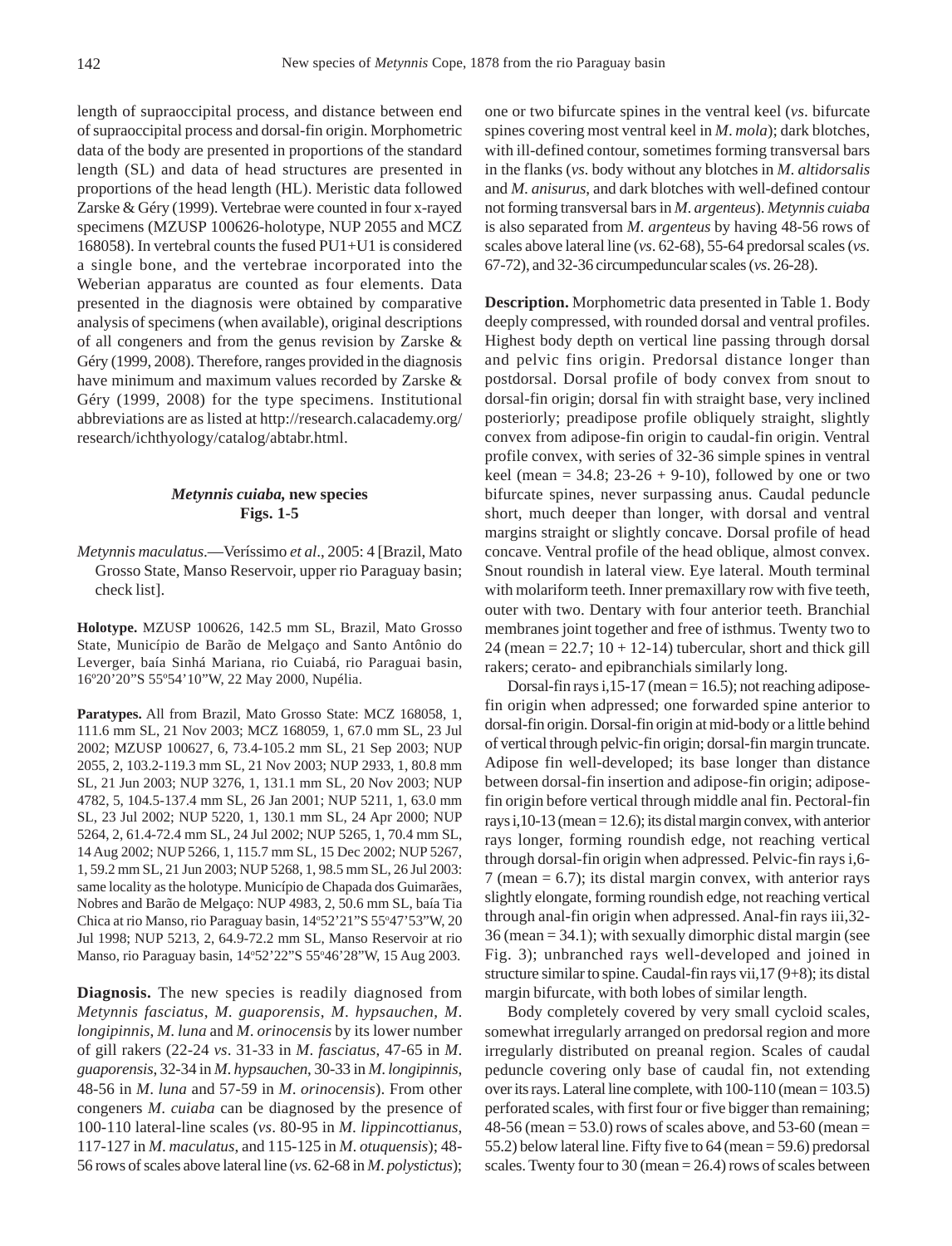

**Fig. 1.** *Metynnis cuiaba*, holotype, MZUSP 100626, 142.5 mm SL, female, baía Sinhá Mariana, rio Cuiabá drainage.

adipose-fin origin and lateral line. Twenty five to 31 (mean = 28.6) circumpeduncular rows of scales. Vertebrae 38 (4+13+21).

**Color in alcohol.** Overall body background color brown, darker on head and dorsal portion of body. Body sides with numerous, roundish, dark, pupil sized spots, with illdefined contour, more concentrated at middle of body depth. Lateral spots sometimes coalesced and forming transversal bands (Fig. 2). Dark humeral blotch, with illdefined contour, behind opecular edge, above or on lateral line. Dorsal, adipose, pectoral, anal and caudal fins darkly pigmented, pigments more concentrated along its distal edge, forming narrow dark stripe. Anal fin of juveniles (less than 70.0 mm SL) with only a narrow dark margin. Pelvic fin without pigmentation.

**Sexual dimorphism.** Adult males of *Metynnis cuiaba* exhibit a lobule at the distal edge of the anal fin, and dorsal-fin rays are not elongated. Adult females have distal anal-fin margin somewhat straight and first dorsal-fin rays elongated, forming filaments apparently only during breeding period (Fig. 3).

**Distribution.** *Metynnis cuiaba* is known from the upper

**Table 1.** Morphometric data for *Metynnis cuiaba* (n = 30), from the Cuiabá and Manso drainages, upper rio Paraguay basin. Mean includes the holotype.

|                                               | Holotype | Range         | Mean SD |      |
|-----------------------------------------------|----------|---------------|---------|------|
| Standard length (mm)                          | 142.5    | 50.6-142.5    |         |      |
| Percents of standard length                   |          |               |         |      |
| Head length                                   | 29.0     | 26.9-30.8     | 28.6    | 0.89 |
| Body depth                                    | 81.8     | 72.0-86.9     | 80.8    | 5.50 |
| Caudal-peduncle depth                         | 11.5     | 10.3-11.9     | 11.1    | 0.56 |
| Predorsal length                              | 66.6     | 61.1-67.0     | 64.8    | 2.85 |
| Postdorsal length                             | 62.5     | 58.3-63.8     | 60.7    | 1.78 |
| Prepelvic length                              | 52.9     | 50.8-55.5     | 53.3    | 1.28 |
| Dorsal-fin length                             | 22.5     | $22.5 - 37.6$ | 29.0    | 4.35 |
| Pectoral-fin length                           | 22.5     | 19.1-23.8     | 22.3    | 1.30 |
| Pelvic-fin length                             | 14.3     | 14.3-18.4     | 15.8    | 1.32 |
| Anal-fin length                               | 12.6     | 12.3-17.6     | 14.6    | 1.82 |
| Dorsal-fin base length                        | 21.6     | 21.4-26.3     | 24.2    | 1.44 |
| Adipose-fin base length                       | 14.5     | $12.2 - 15.8$ | 14.0    | 1.05 |
| Anal-fin base length                          | 42.3     | 40.1-47.9     | 44.1    | 2.68 |
| Supraoccipital process to dorsal fin distance | 49.7     | 43.3-50.0     | 46.9    | 2.18 |
| Dorsal to adipose fin distance                | 13.8     | $10.0 - 13.9$ | 11.6    | 1.26 |
| Supraoccipital process length                 | 17.1     | 14.7-17.1     | 16.1    | 0.67 |
| Interorbital width                            | 15.9     | 14.4-16.3     | 15.2    | 0.47 |
| Orbital diameter                              | 10.8     | $10.5 - 12.6$ | 11.4    | 0.55 |
| Snout length                                  | 8.7      | $8.0 - 8.9$   | 8.6     | 0.21 |
| Percents of head length                       |          |               |         |      |
| Interorbital width                            | 54.9     | 50.1-55.8     | 53.0    | 1.80 |
| Orbital diameter                              | 37.1     | 37.1-42.9     | 39.9    | 1.46 |
| Snout length                                  | 29.9     | 28.0-31.6     | 30.1    | 1.00 |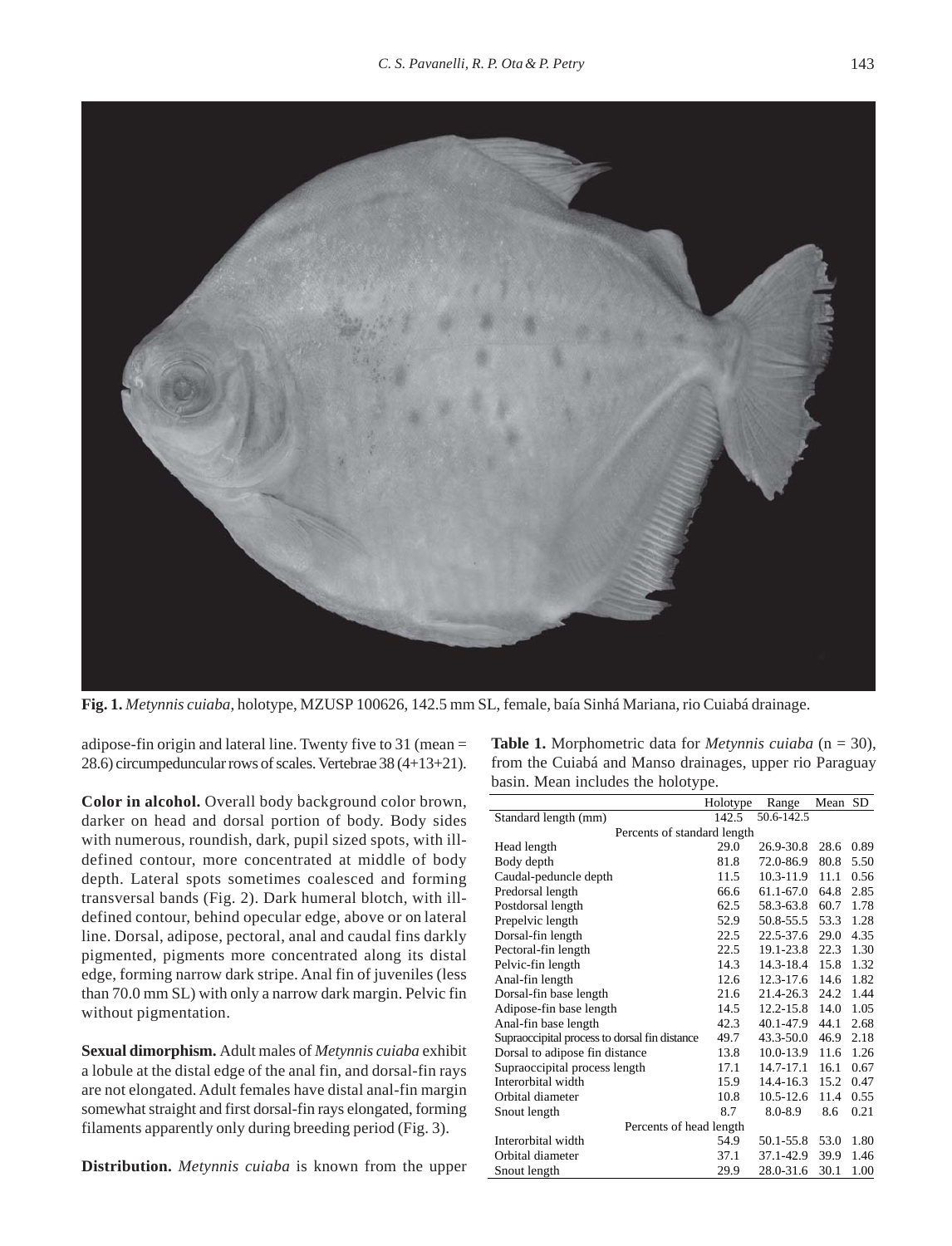

**Fig. 2.** *Metynnis cuiaba*, paratype, NUP 2055, 111.6 mm SL, female, baía Sinhá Mariana, rio Cuiabá drainage.

portions of rio Paraguai basin, in Cuiabá and Manso river drainages, including lakes (baías) in the Pantanal, Mato Grosso State, Central Brazil (Fig. 4).

**Etymology.** The species name, *cuiaba,* is given in reference to the type-locality of the new species, rio Cuiabá, tributary to rio Paraguai. A noun in apposition.

**Remarks.** Juvenile specimens (less than 70.0 mm SL) have a higher proportion ratio between body depth and SL, which diminishes during ontogenetic development (Fig. 5).

## **Discussion**

The first comprehensive study on *Metynnis* was published by Ahl (1923), who recognized 18 nominal species. In the following decades, several of those species were synonymized in the revision of the genus by Gosline (1951), resulting in the recognition of only six valid species. However, according to Zarske & Géry (1999), both supramentioned authors did not investigated type-specimens of all described taxa, neither considered the breeding period of those species, despite those species display an accentuated

sexual dimorphism. Ontogenetic development was not evaluated either, resulting in the description of three different taxa based on juveniles, and both adult males and females of the same species (Zarske & Géry, 1999). In addition, a still more serious problem is the small number of specimens analyzed by Ahl (1923), when revising the genus (36 specimens for 18 species).

Géry (1979) emphasized the requirement of a revision of that group, contesting the synonymy between *M*. *fasciatus* Ahl, 1931 and *M*. *hypsauchen*. Two decades later, Zarske & Géry (1999) published a new revision of the genus including all unconsidered characters by previous authors. As result, they recognized 11 valid species, among them *M*. *fasciatus* and *M. hypsauchen*, and synonymyzed other 13. From these, nine were described in Ahl's (1923) publication, besides other four: *M*. *unimaculatus* Steindachner, 1908, *M*. *orbicularis* (Steindachner, 1908), *M*. *dungerni* Ahl, 1923 and *M*. *ehrhardti* Ahl, 1927. As Zarske & Géry (1999) analyzed only type specimens of described taxa and neglected to look at a more comprehensive sample with a wider geographic scope, they did not examine material of the species, described herein as *M*. *cuiaba*. This resulted in the recognition of only four species in the rio Paraguay basin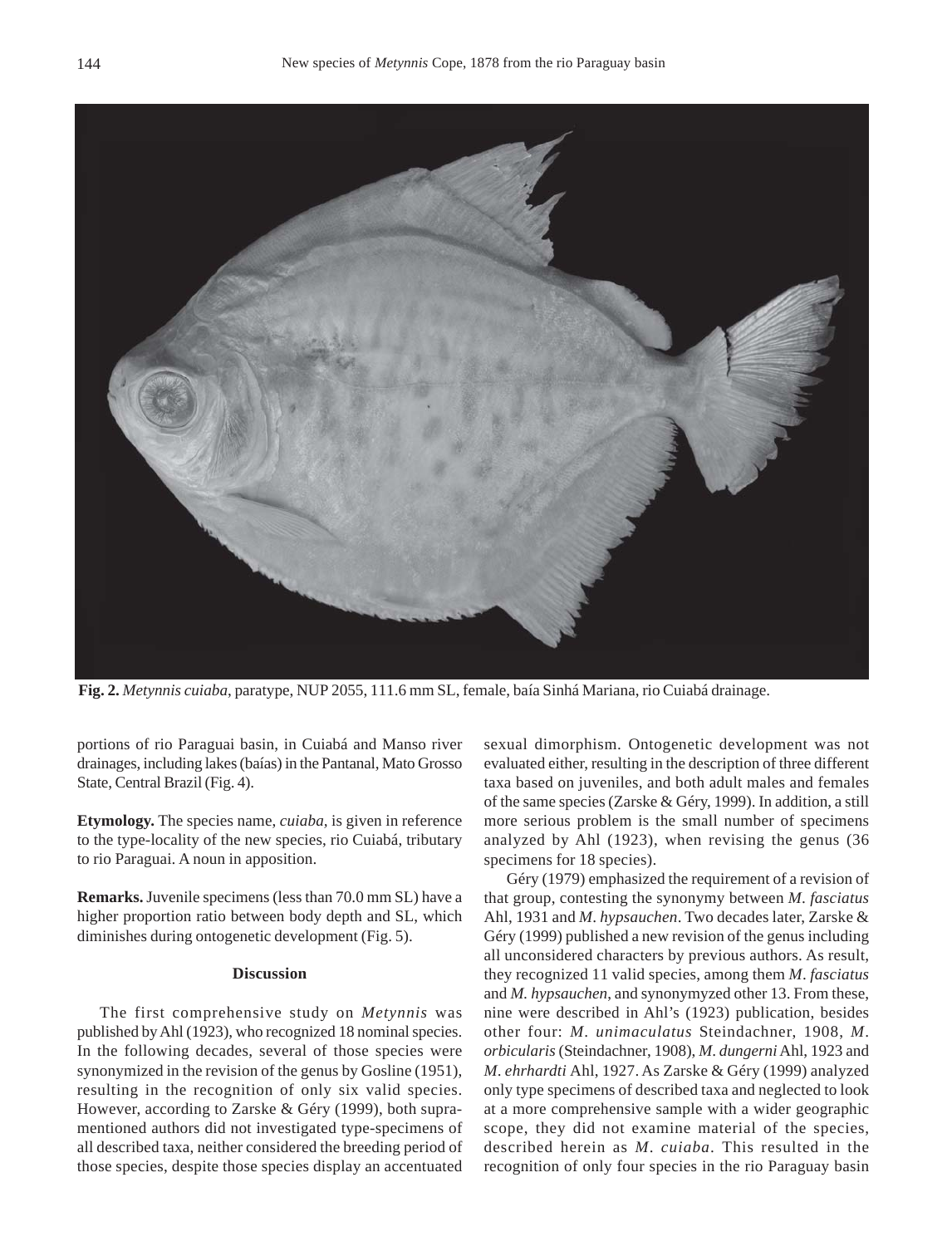

**Fig. 3.** Sexual dimorphism in *Metynnis cuiaba*. Left: NUP 3276, 131.1 mm SL, male; right: MZUSP 100627, 80.5 mm SL, female. Both collected at baía Sinhá Mariana, rio Cuiabá drainage.



**Fig. 5.** Ratio between standard length and body depth in juveniles and adults of *Metynnis cuiaba*.



**Fig. 4.** Partial map of Brazil and adjoining countries showing collecting sites of *Metynnis cuiaba*. Asterisk = type locality. Dot = distribution (symbols represent more than one collecting locality).

(*M*. *hypsauchen*, *M*. *maculatus*, *M*. *mola* and *M*. *otuquensis*), all already described.

*Metynnis cuiaba* is from the Pantanal, a very wide floodplain, located in the rio Paraguai basin, which has the rio Cuiabá as one of its main headwater rivers. Despite of its well known biodiversity richness and high degree of endemism, only *M*. *mola* and *M*. *maculatus* had been previously recorded in that basin.

Ontogenetic development was analyzed as well in the new species, and a pronounced allometry was observed. A higher body depth to SL ratio in juveniles is supposedly more related with avoiding predation when juvenile.

According to Veríssimo *et al*. (2005), the rio Manso bears many species in common with the typical fish fauna from the